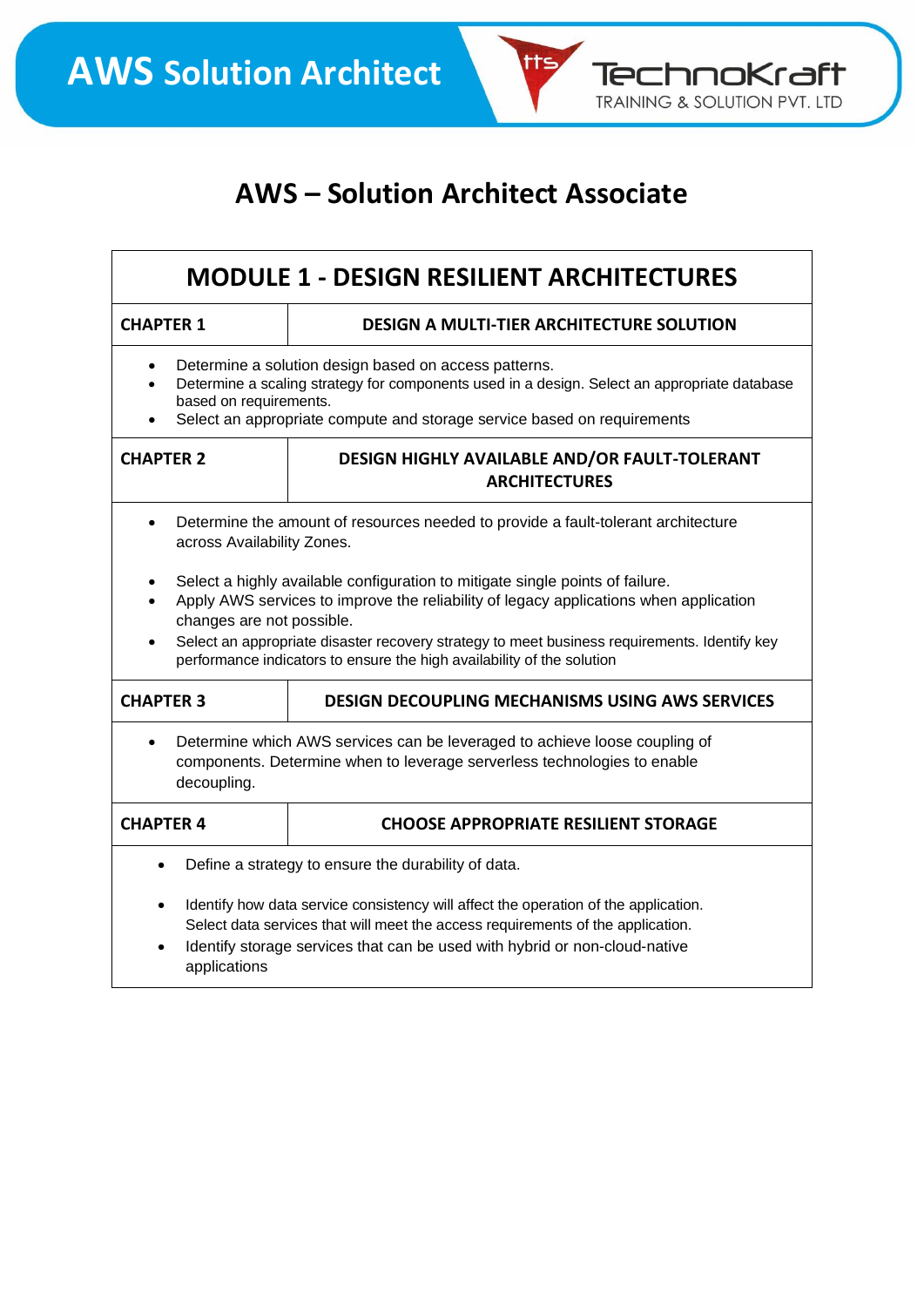

### **MODULE 2 - DESIGN HIGH-PERFORMING ARCHITECTURES**

#### **CHAPTER 1 IDENTIFY ELASTIC AND SCALABLE COMPUTE SOLUTIONS FOR A WORKLOAD**

- Select the appropriate instance(s) based on compute, storage, and networking requirements.
- Choose the appropriate architecture and services that scale to meet performance requirements.
- Identify metrics to monitor the performance of the solution

| <b>CHAPTER 2</b>                                                                                                                                                                                                                                                                                                                                  | SELECT HIGH-PERFORMING AND SCALABLE STORAGE SOLUTIONS<br><b>FOR A WORKLOAD</b> |
|---------------------------------------------------------------------------------------------------------------------------------------------------------------------------------------------------------------------------------------------------------------------------------------------------------------------------------------------------|--------------------------------------------------------------------------------|
| Select a storage service and configuration that meets performance demands.<br>$\bullet$<br>Determine storage services that can scale to accommodate future needs.<br>$\bullet$                                                                                                                                                                    |                                                                                |
| <b>CHAPTER 3</b>                                                                                                                                                                                                                                                                                                                                  | SELECT HIGH-PERFORMING NETWORKING SOLUTIONS FOR A<br><b>WORKLOAD</b>           |
| Select appropriate AWS connectivity options to meet performance demands.<br>Select appropriate features to optimize connectivity to AWS public services.<br>$\bullet$<br>Determine an edge caching strategy to provide performance benefits.<br>$\bullet$<br>Select appropriate data transfer service for migration and/or ingestion<br>$\bullet$ |                                                                                |
| <b>CHAPTER 4</b>                                                                                                                                                                                                                                                                                                                                  | <b>CHOOSE HIGH-PERFORMING DATABASE SOLUTIONS FOR A</b><br><b>WORKLOAD</b>      |
| Select an appropriate database scaling strategy.<br>Determine when database caching is required for performance improvement.                                                                                                                                                                                                                      |                                                                                |

• Choose a suitable database service to meet performance needs.

## **MODULE 3 - DESIGN SECURE APPLICATIONS AND ARCHITECTURES**

| <b>CHAPTER 1</b>                                    | <b>DESIGN SECURE ACCESS TO AWS RESOURCES</b> |
|-----------------------------------------------------|----------------------------------------------|
| Determine when to choose between users, groups, and |                                              |

- roles. Interpret the net effect of a given access policy.
- Select appropriate techniques to secure a root account.
- Determine ways to secure credentials using features of AWS IAM.
- Determine the secure method for an application to access AWS APIs.
- Select appropriate services to create traceability for access to AWS resources.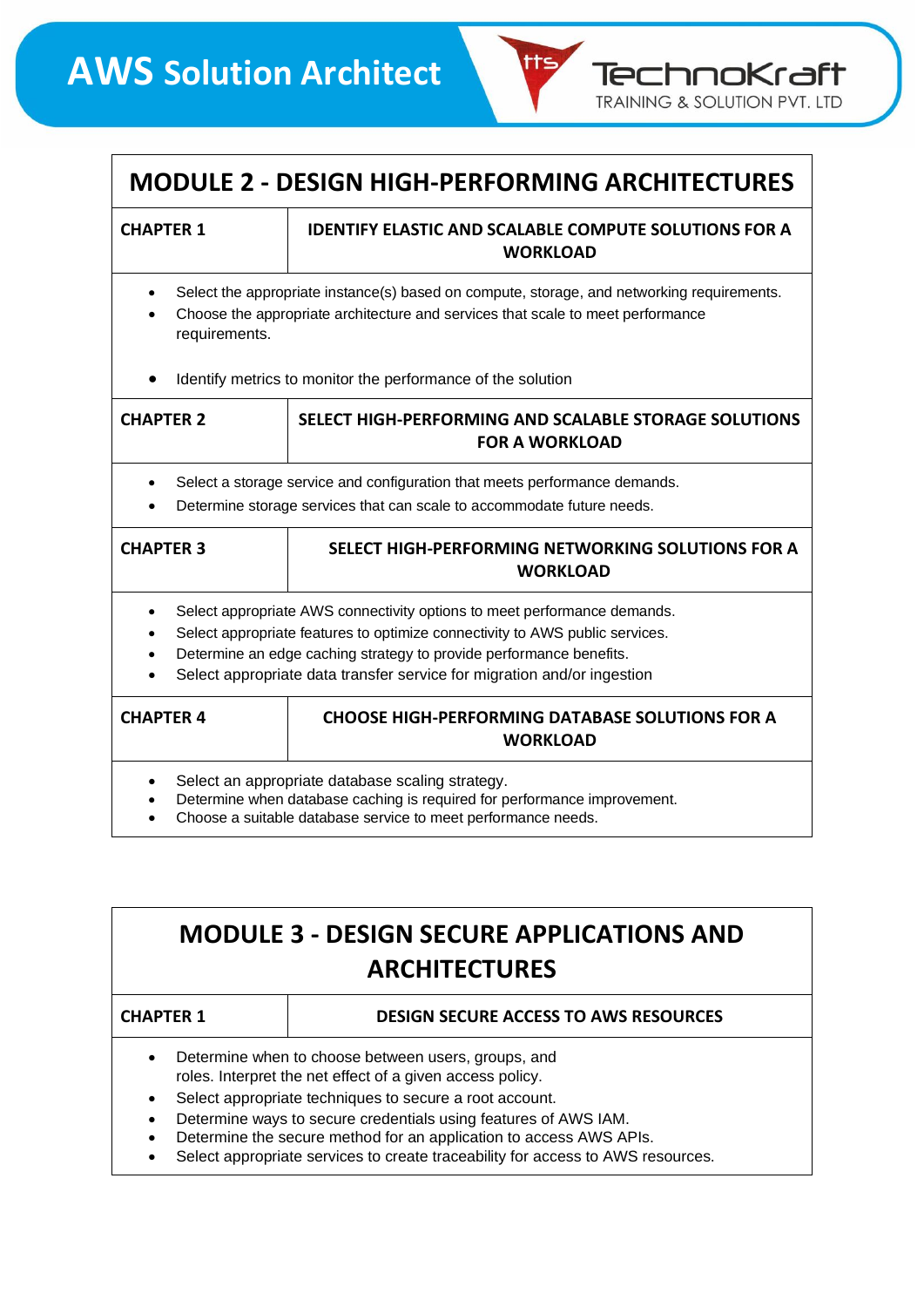## **AWS Solution Architect**

| <b>CHAPTER 2</b>                                                                                                                                                                                                                                                                                                                                                                                                                                    | <b>DESIGN SECURE APPLICATION TIERS</b>                                                                                                                                                                                         |  |
|-----------------------------------------------------------------------------------------------------------------------------------------------------------------------------------------------------------------------------------------------------------------------------------------------------------------------------------------------------------------------------------------------------------------------------------------------------|--------------------------------------------------------------------------------------------------------------------------------------------------------------------------------------------------------------------------------|--|
| Given traffic control requirements, determine when and how to use security groups<br>$\bullet$<br>and network ACLs.<br>Determine a network segmentation strategy using public and private subnets.<br>$\bullet$<br>Select the appropriate routing mechanism to securely access AWS service<br>endpoints or internet-based resources from Amazon VPC.<br>Select appropriate AWS services to protect applications from external threats.<br>$\bullet$ |                                                                                                                                                                                                                                |  |
| <b>CHAPTER 3</b>                                                                                                                                                                                                                                                                                                                                                                                                                                    | SELECT APPROPRIATE DATA SECURITY OPTIONS                                                                                                                                                                                       |  |
| ٠<br>patterns.<br>$\bullet$<br>services.<br>٠                                                                                                                                                                                                                                                                                                                                                                                                       | Determine the policies that need to be applied to objects based on access<br>Select appropriate encryption options for data at rest and in transit for AWS<br>Select appropriate key management options based on requirements. |  |

tts,

TechnoKraft TRAINING & SOLUTION PVT. LTD

| <b>MODULE 4 - DESIGN COST-OPTIMIZED ARCHITECTURES</b>                                                                                                                                      |                                                  |  |
|--------------------------------------------------------------------------------------------------------------------------------------------------------------------------------------------|--------------------------------------------------|--|
| <b>CHAPTER 1</b>                                                                                                                                                                           | <b>IDENTIFY COST-EFFECTIVE STORAGE SOLUTIONS</b> |  |
| Determine the most cost-effective data storage options based on requirements.<br>Apply automated processes to ensure that data over time is stored on storage tiers that<br>minimize costs |                                                  |  |